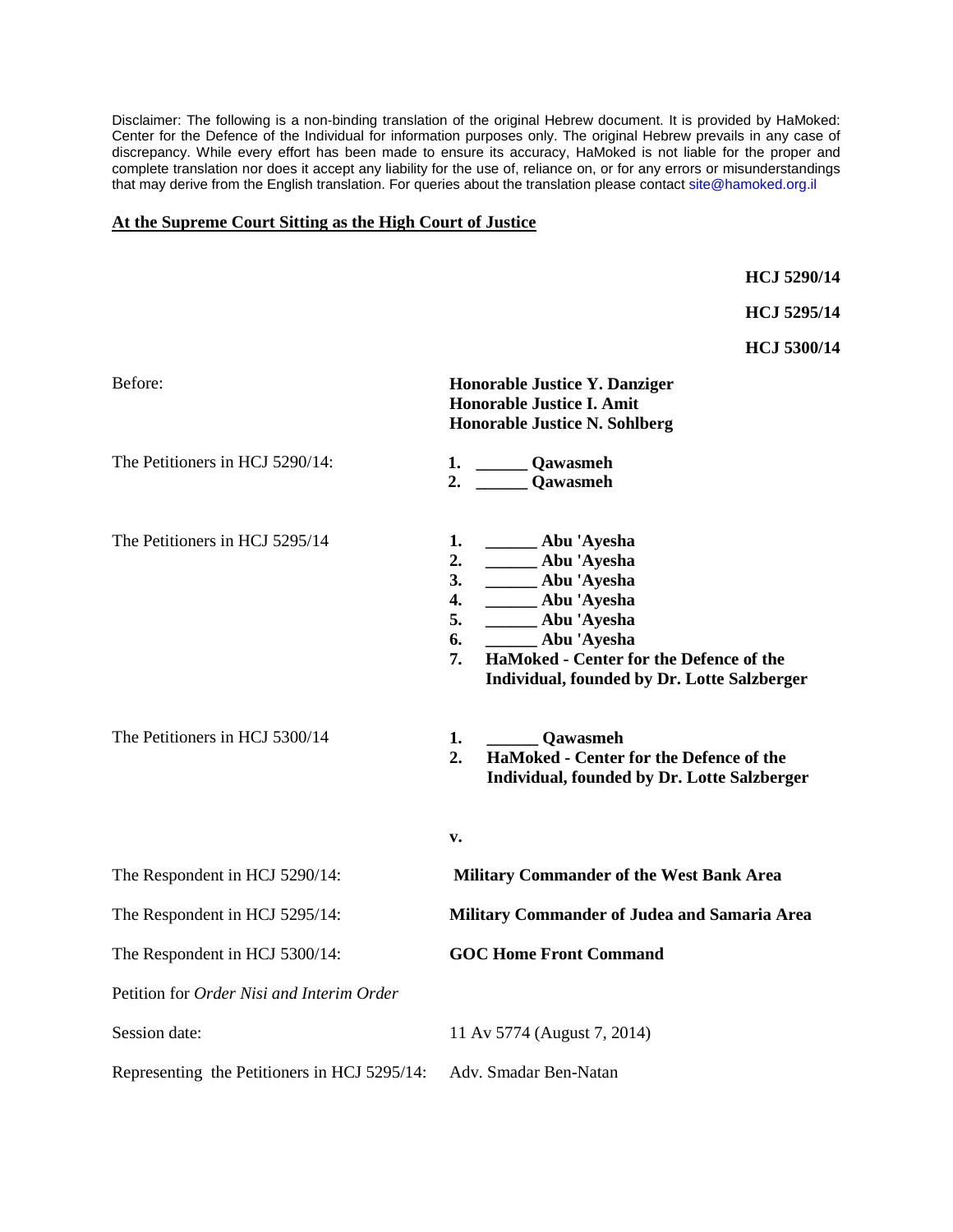Representing the Petitioners in HCJ 5290/14 and in HCJ 5300/14: Adv. Labib Habib

Representing the Respondents in all Peitions: Adv. Aner Helman; Adv. Avinoam Segal-Elad

# **Judgment**

### Justice Y. Danziger:

Before us are three petitions which concern the decision of the military commander of the Judea and Samaria area (hereinafter: the **respondent**) to exercise his authority according to regulation 119 of the Defence Regulations (Emergency), 1945 (hereinafter: the **Defence Regulations**), and issue an order for the seizure and demolition of petitioners' homes (the petitioners in HCJ 5295/14, the Abu 'Ayesha family and in HCJ 5300/14, the H\_\_\_\_\_ Qawasmeh family) or for the sealing thereof (the petitioners in HCJ 5290/14, the M \_\_\_\_ Qawasmeh family).

1. On June 12, 2014 terrorists abducted the youths Gil-ad Shaer, Eyal Iifrach and Naftali Frenkel, God bless their souls, and murdered them shortly after the abduction. The murderers buried the bodies of the youths in a hiding place, but they were located by the security forces 18 days later, on June 30, 2014.

According to information obtained by the respondent, the youths were murdered and abducted by \_\_\_\_\_\_\_\_\_\_\_\_\_ Abu 'Ayesha (hereinafter: **Abu 'Ayesha**) and \_\_\_\_\_\_\_\_\_\_\_\_Qawasmeh (hereinafter: **M\_\_\_\_\_ Qawasmeh**) who actually executed the abduction and the murder, and \_\_\_\_\_\_\_\_\_\_\_\_ Qawasmaeh (hereinafter: **H\_\_\_\_\_ Qawasmeh**) who acted as the "headquarters" of the terrorist cell (hereinafter collectively: the **suspects**). Within the framework of his responsibilities, H\_\_\_\_\_ Qawasmeh obtained financing for the terrorist cell, acquired for it firearms, and also acquired a few months before the abduction, the land plot in which the youths' bodies were buried. H\_\_\_\_\_ Qawasmeh also took part in the burial of the bodies and arranged the hiding of Abu 'Ayesha and M\_\_\_\_\_ Qawasmeh from the security forces.

- 2. As of the date of this judgment, the security forces have not yet been able to capture Abu 'Ayesha and M\_\_\_\_\_ Qawasmeh. However, H\_\_\_\_\_ Qawasmeh was arrested and interrogated, and at this stage an indictment has not yet been filed against him. As indicated by respondent's response, H\_\_\_\_\_ Qawasmeh admitted in his interrogation that he had executed the acts attributed to him and tied Abu 'Ayesha and M\_\_\_\_\_ Qawasmeh to said deeds.
- 3. In response to the above described actions and in view of the need to deter others from the recurrence of similar actions, the respondent issued the orders being the subject matter of this petition, as described below.

### **Respondent's decision concerning the petitioners in HCJ 5290/14**

4. M\_\_\_\_\_ Qawasmeh lived in Hebron in an apartment located on the ground floor of a three story building consisting of four apartments which was built by his father, petitioner 1 in HCJ 5290/14. Together with M\_\_\_\_\_ Qawasmeh also lives in the apartment his pregnant wife, petitioner 2 in this petition. On July 1, 2014 IDF forces broke into the apartment. Said break-in – which damaged the apartment – was made, as explained by the respondent, during operational activity in which IDF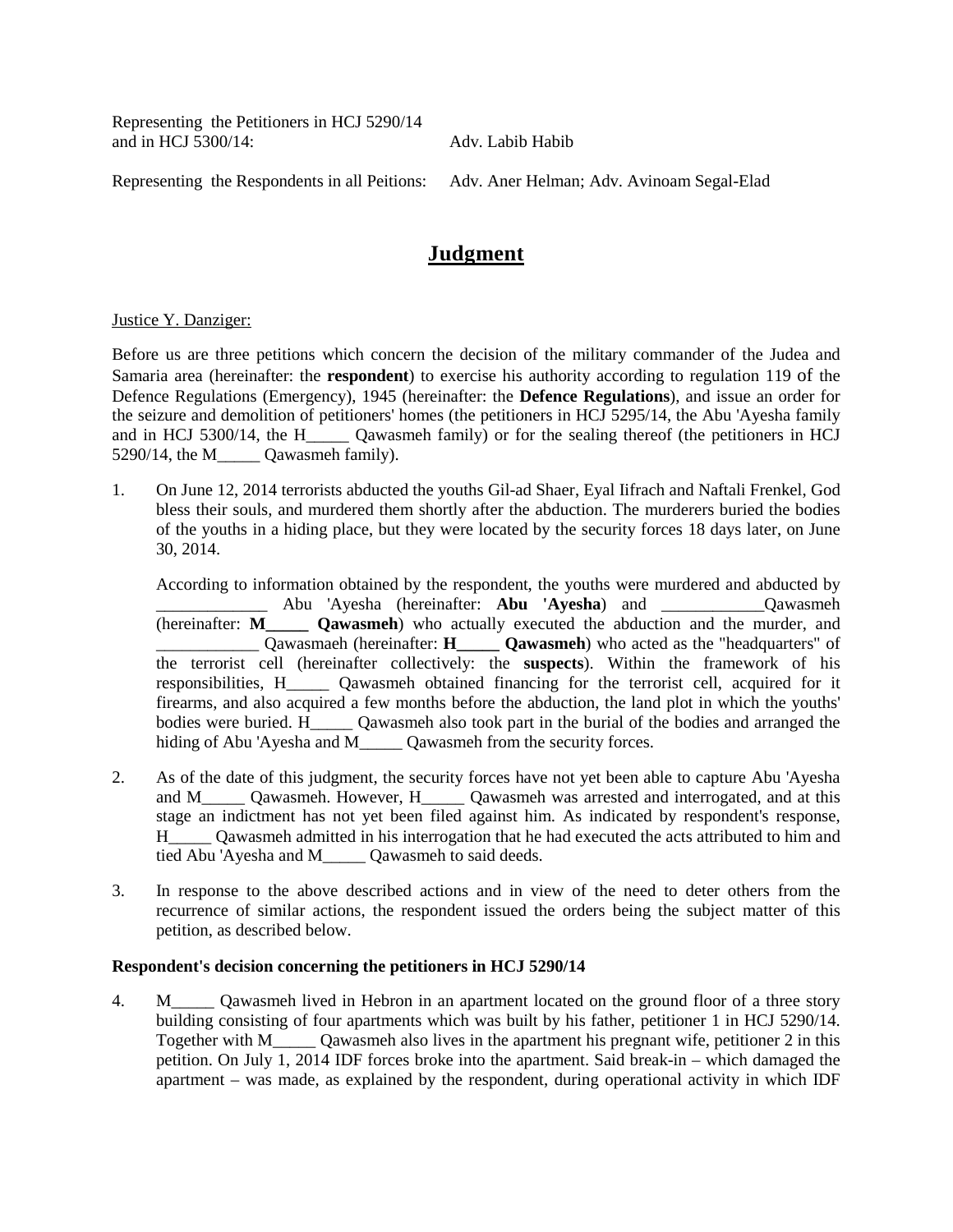forces searched for M\_\_\_\_\_ Qawasmeh based on the suspicion that he was hiding in the apartment in a "double wall", and was armed and dangerous.

5. On July 15, 2014 the respondent gave the petitioners in HCJ 5290/14 notice of his intention to seize and demolish the structure in which M\_\_\_\_\_ Qawasmeh lived. On July 16, 2014, petitioners' counsel at that time – Advocate Leah Tzemel – submitted to the respondent an objection against said decision and on July 20, 2014 and July 24, 2014 completions to the objection were submitted. On July 28, 2014 respondent's decision in the objections was given, in which he notified that he decided to accept the objections in part, in the sense that M\_\_\_\_\_\_ Qawasmeh's apartment on the ground floor of the house would be seized and sealed, and not demolished. The demolition was scheduled for a date not earlier than July 31, 2014 at 09:00. On July 30, 2014 the respondent updated that following petitioners' request and in view of the Eid al-Fitr holiday which was celebrated on the relevant dates, the demolition would be postponed by a few hours, and would be carried out not before July 31, 2014 at 18:00. Hence petitioners' petition in HCJ 5290/14.

### **Respondent's decision concerning the petitioners in HCJ 5290/14**

- 6. Abu 'Ayesha lived in Hebron in the north-east apartment on the second floor in a house owned by his father, petitioner 6 in HCJ 5295/14. Together with Abu 'Ayesha also lived in the apartment his wife, petitioner 1, and his three young children, petitioners 2-4 in this petition. The apartment of Abu 'Ayesha and his family is one of five apartments in the building. Two apartments in which the brothers of Abu 'Ayesha and their families live are located on the second floor, next to Abu 'Ayesha's apartment. Two additional apartments are located on the first floor. The parents of Abu 'Ayesha and his sister live in one of the apartments on the first floor. The nuclear family of Abu 'Ayesha moved to the additional apartment on the first floor, after large parts of their apartment on the second floor had been detonated by IDF forces on June 30, 2014. The detonation was carried out, according to the respondent, during operational activity in which IDF forces searched for Abu 'Ayesha based on the suspicion that he was hiding in a "double wall" in the apartment, armed and dangerous.
- 7. On July 16, 2014 the respondent gave the petitioners in HCJ 5295/14 notice of his intention to seize and demolish the structure in which Abu 'Ayesha lived. In his notice the respondent noted that he intended to seize and demolish the west apartment on the first floor, which is the apartment into which Abu 'Ayesha's family moved after their original apartment had been detonated. On July 17, 2014, petitioners' counsel – Advocate Smadar Ben-Natan – submitted to the respondent an objection against said decision. In her objection petitioners' counsel argued, *inter alia*, that there was no justification to demolish the west apartment on the first floor, after petitioners' original apartment had already been destroyed by IDF forces. On July 28, 2014 respondent's decision in the objections was given, in which he notified that he decided to accept the objections in part, in the sense that the apartment which would be seized and demolished would be the family's original apartment, namely, the north east apartment on the second floor. On that date the respondent also gave the petitioners a "Seizure and Demolition Order" for the apartment and stipulated that the demolition would be carried out not before July 31, 2014 at 09:00.

On July 29, 2014 petitioners' counsel wrote to the respondent and requested to receive information concerning the manner by which the demolition would be carried out. She also demanded to receive, for her review, an opinion concerning the prevention of damage to adjacent apartments as a result of the demolition. Petitioners' counsel further requested to postpone the demolition until August 4, 2014, due to the "Eid al-Fitr holiday which was currently celebrated all over the Muslim world." On July 30, 2014 respondent's response was given, which neither specified the manner by which the demolition would be carried out, nor referred to the opinion as requested. However, "in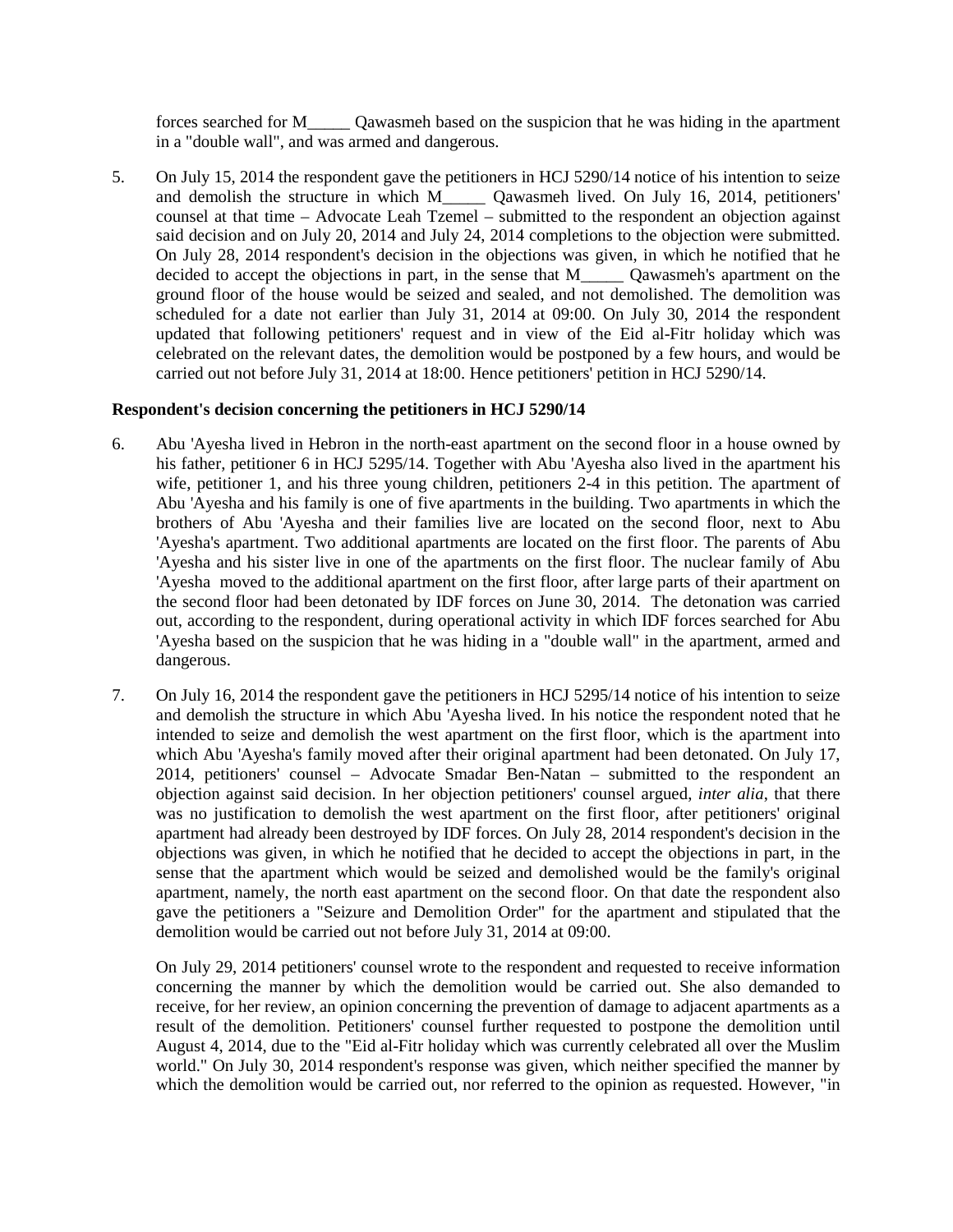view of the holiday" the respondent postponed the demolition by a few hours, and stated that it would not be carried out before July 31, 2014 at 18:00. Hence petitioners' petition in HCJ 5295/14.

### **Respondent's decision concerning the petitioners in HCJ 5300/14**

- 8. H\_\_\_\_\_ Qawasmeh lived in Hebron in a single detached family home together with his wife, petitioner 1 in HCJ 5300/14, and their six young children.
- 9. On July 16, 2014 the respondent gave petitioner 1 in HCJ 5300/14 notice of his intention to seize and demolish the house in which H\_\_\_\_\_ Qawasmeh lived. On July 17, 2014 petitioner 1's counsel – Advocate Labib Habib – submitted an objection against said decision and on July 28, 2014 respondent's decision which denied the objection was given. The demolition was scheduled for a date not earlier than July 31, 2014 at 09:00. On July 29, 2014 the respondent updated that following petitioners' request and in view of the Eid al-Fitr holiday which was celebrated on the relevant dates, the demolition would be postponed by a few hours, and would be carried out not before July 31, 2014 at 18:00. Hence petitioners' petition in HCJ 5300/14.

### **Petitioners' arguments**

It is hereby noted that petitioners' arguments are presented in this part in the same order which they were presented in the hearing before us.

10. The petitioners in HCJ 5295/14 – by their counsel Advocate Smadar Ben-Natan – argue that the seizure and demolition of their home is contrary to the duties imposed on the State under belligerent occupation laws and international human rights laws. According to the petitioners, the demolition of the apartment constitutes prohibited collective punishment which violates the fundamental rights of innocent family members. The petitioners argue further that the demolition of their home is in contrary with the principles of internal Israeli administrative and constitutional law and violates, *inter alia*, the presumption of innocence of the suspects, who were neither indicted nor convicted. Furthermore, respondent's decision to demolish their homes is in contrary with the principle of the child's best interest, which is entrenched in the provisions of internal Israeli law and Israel's international undertakings. The petitioners argue further that respondent's decision is not proportionate. On this issue the petitioners argue, *inter alia*, that the demolition or sealing of the suspects' homes will not create the desired deterrence, but will only arouse and strengthen the circle of hatred. On this issue, the petitioners refer to the recommendations of the think tank headed by Major General Udi Shani of 2005 (hereinafter: the **recommendations of the Shani committee**), which recommended to limit the exercise of the authority of the military commander according to regulation 119.

The petitioners continue to argue that the detonation of their apartment on June 30, 2014, a few hours after the bodies of the youths were found, was motivated by feelings of rage and revenge on the part of the military forces. The petitioners argue that the apartment was detonated in a manner which does not reconcile with the rules of administrative law and in brazen violation of their procedural rights. Said demolition did not result from any "military-operational need" and cannot be deemed as an ancillary damage of an "operational break-in" in view of the fact that the entire apartment was detonated. In the hearing before us the petitioners argued further that respondent's decision to demolish the "remainder" of the apartment after its previous detonation was not proportionate. The petitioners explained that to the extent that the demolition of the apartment had any deterring effect, this effect has already been almost fully achieved when the apartment was detonated on June 30, 2014. Any additional demolition of the apartment would injure the petitioners and would not serve the deterring purpose of regulation 119. The petitioners argued further that the activities of the military forces after the abduction, including "Shuvu Achim"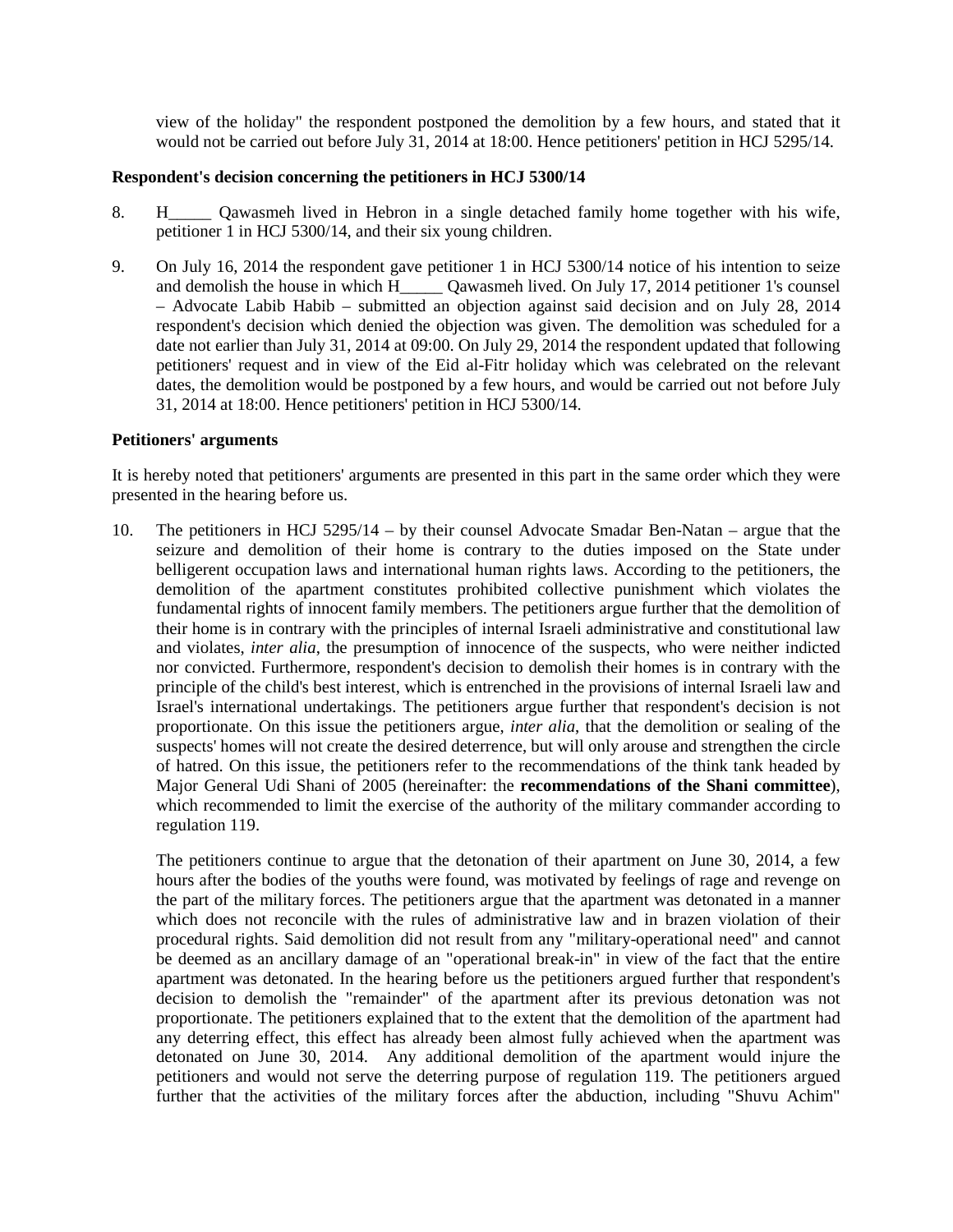(Return Brothers) Operation, have significantly contributed to deterrence in the Area in a manner which rendered the demolition of the apartment redundant. The petitioners also argue that respondent's decision violates their rights in a manner which does not satisfy any one of three subtests of proportionality.

The petitioners argue further that the respondent has not properly examined the damage which may be caused to other structures adjacent to the apartment as a result of the demolition. The petitioners refer on this issue to the engineering opinion on their behalf, according to which the demolition of the apartment is expected to cause damage to the adjacent apartments. The petitioners noted that in HCJ 4597/14 **'Awawdeh v. Military Commander of the West Bank Area** (July 1, 2014) (hereinafter: **'Awawdeh**) the respondent undertook to examine petitioners' engineering opinion "with an open heart and mind". According to the petitioners, such an opinion was indeed submitted to the respondent and, despite its contents the responded decided not to change his position and carried out the demolition as planned. However, the petitioners argue that after the apartment in the **'Awawdeh** case was demolished, an engineer on their behalf inspected the house and found that the demolition caused considerable damage to adjacent apartments. In view of the above, the petitioners request, as an alternative relief, that the respondent provides them, prior to the demolition, an acceptable opinion according to which the demolition of their apartment would not cause damage to other units in the building, and that the respondent undertakes to compensate the injured parties if and to extent any damage is caused, as aforesaid.

11. The petitioners in HCJ 5290/14 – by their counsel Advocate Labib Habib – join the main arguments of the petitioners in HCJ 5295/14 concerning the lawfulness of the demolition under international law and Israeli administrative and constitutional law. The petitioners argue further that the relevant rules of international law also apply to the respondent by virtue of the State's undertakings under the Israeli Palestinian Interim Agreement on the West Bank and Gaza Strip dated September 28, 1995 (hereinafter: the **Interim Agreement**). The petitioners argue that according to the Interim Agreement the respondent is not authorized to exercise his authority against their home, in view of the fact that it is located in an area which is defined as "Area A". The petitioners argue that in this area, according to the Interim Agreement, the powers in matters of internal safety and public order were transferred from Israel to the Palestinian Council. Indeed, Israel was granted limited leeway to deviate from this "task assignment" in the event of "encounters", namely – an immediate military reaction to activity which poses threat to life or property. However, even when encounters are concerned, Israel must hand over the handling thereof to the Council "as soon as possible", and in any event the sealing of a house cannot be regarded as an action in the context of an encounter. In the hearing before us the petitioners argued further, that even if their argument concerning the authority was rejected, the respondent was still obligated to take into consideration the fact that the apartment was located in Area A as an "additional consideration" against the exercise of the authority.

The petitioners also argue that the respondent exercises his authority according to regulation 119 of the Defence Regulation in a discriminating manner, *inter alia*, in view of the fact that he did not issue an order for the demolition of the homes of the suspects in the murder of the teenager Mohammed Abu Khdeir, despite the fact that said suspects admitted and despite the fact that one of them lives in Area C. In the hearing before us the petitioners pointed at acts of violence and incitement against Arabs which were recently carried out by Jews, and argued that in view of these actions it was difficult to point at a relevant difference between parts of the Jewish society and parts of the Arab society as far as the need to deter was concerned.

12. The petitioners in HCJ 5300/14 – by their counsel Advocate Labib Habib – reiterate the main arguments of the petitioners in HCJ 5290/14 and in HCJ 5295/14 concerning the lawfulness of the demolition according to the provisions of international law and Israeli administrative and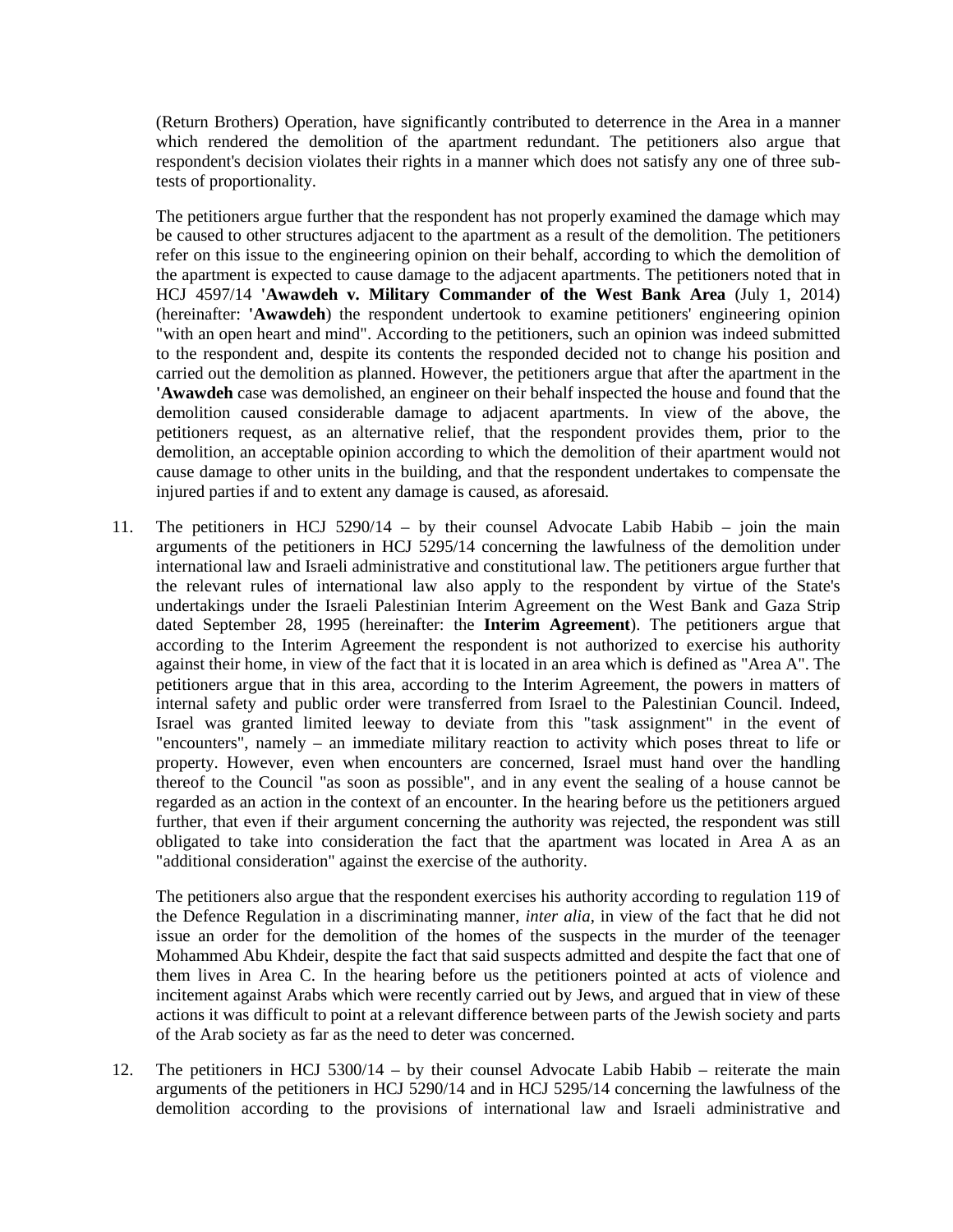constitutional law. The petitioners remind that the demolition order in their matter was issued after H\_\_\_\_\_ Qawasmeh's arrest, but before he was indicted and convicted. Therefore, according to them, the demolition should be postponed until the proceedings against H\_\_\_\_\_ Qawasmeh are terminated. The petitioners request that the demolition shall be postponed, at least, until H\_\_\_\_\_ Qawasmeh is indicted and the interrogation material is transferred to his attorneys. According to them, the interrogation material may shed light on the strength of the administrative evidence in respondent's possession and enable their counsels to properly prepare and establish orderly arguments concerning said administrative evidence. The petitioners also argue that the Defence Regulations, including regulation 119, are outdated, to such an extent which justifies to not exercise them. The petitioners emphasize the injury which will be caused to innocent people – petitioner 1 and her six children – as a result of the demolition. The petitioners also argue that H\_\_\_\_\_ Qawasmeh's alleged involvement in the abduction and murder is less than that of Abu 'Ayesha and M\_\_\_\_\_ Qawasmeh. However, notwithstanding the above, the respondent chose to impose on him a sanction considerably harsher than the sanction which was imposed on the other suspects – the demolition of his entire home. According to him, the suspects should have been "graded" and accordingly, the authority under regulation 119 of the Defence Regulations should be exercised towards him in a less offensive manner as compared to the manner by which said regulation shall be exercised towards the other suspects. In the hearing before us the petitioners argued further that it was not appropriate to exercise respondent's authority by the detonation of the apartment, and even if their general arguments are rejected, the demolition should still be carried out in a "civilian" manner, using engineering measures rather than explosives. According to them, this demolition method will reduce the unnecessary harm which will be caused to the family.

#### **Respondent's arguments**

- 13. The respondent by his counsel Advocate Aner Helman argues that there is no cause for this court's intervention in his decisions. The respondent notes that in recent years the security condition in Judea and Samaria has significantly deteriorated, as was broadly described in **'Awawdeh**. The respondent argues further that since the 'Awawdeh judgment was given, the security condition has deteriorated further, a deterioration which is manifested by "a sharp increase in severe terror attacks, in which Israeli citizens were killed or in which firearms were used, as well as attempts to carry out severe terror attacks." The respondent argues that he has in his possession clear administrative evidence which indicates "in a level almost reaching certainty" that the three suspects took part in the abduction and murder of the youths. This evidence includes H\_ Qawasmeh's admission and additional evidence. The respondent argues that the exercise of his authority according to regulation 119 against petitioners' homes is required to deter potential perpetrators from carrying out acts similar to those executed by the suspects and to deter the family members of such potential perpetrators and encourage them to object to the activity of said potential perpetrator, their family member.
- 14. The respondent argues that petitioners' arguments concerning collective punishment, injury caused to innocent people and the principle of the child's best interest should not be discussed, in view of the fact that similar argument have already been discussed and rejected in a host of judgments. The respondent also rejects petitioners' arguments concerning the rules of international law, and reminds that similar arguments were rejected by this court in a host of judgments. The respondent also reminds that arguments similar to those raised by the petitioners concerning the presumption of innocence have already been discussed and rejected by this court and notes, again, that the strength of the administrative evidence against the suspects is quite significant. The respondent argues that his decisions are proportionate, *inter alia*, because he decided to exercise his authority only against petitioners' apartments and because it was decided to seal the apartment of M\_\_\_\_\_ Qawasmeh rather than to demolish it. The respondent notes that the ownership of the homes being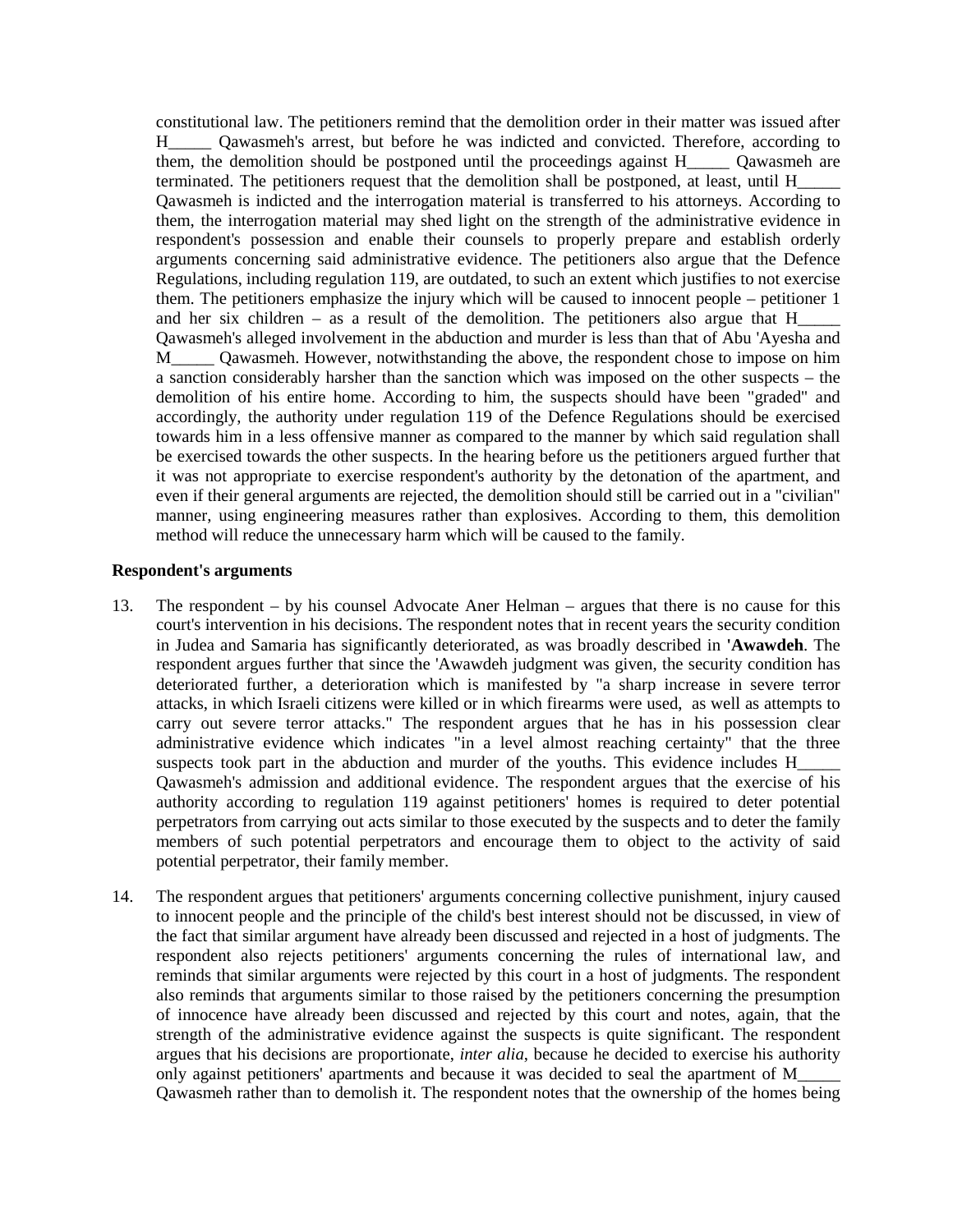the subject of his decisions was taken into consideration, but reminds that the proprietary status of the suspects *vis-à-vis* their homes has no bearing on his authority according to regulation 119 of the Defence Regulations. The respondent further rejects petitioners' arguments concerning discriminating enforcement and refers on this issue to HCJ 6026/94 **Nazal v. Commander of IDF Forces in Judea and Samaria Area**, IsrSC 48(5) 338, 347-348 (1994) and to the words of Justice E. Levy in HCJ 10467/03 **Sharbati v. GOC Home Front Command**, IsrSC 58(1) 810, 815 (2003) (hereinafter: **Sharbati**).

- 15. The respondent rejects petitioners' arguments in HCJ 5290/14 concerning his authority and argues that there is no preclusion which prevents the exercise of his authority under regulation 119 of the Defence Regulations against houses located in Area A. The respondent explains that the Interim Agreement was incorporated into the internal law of the Judea and Samaria area through the Proclamation Regarding Implementation of the Interim Agreement (Judea and Samaria)(No. 7), 5756-1995 (hereinafter: the **Proclamation**). This Proclamation left in the hands of the respondent wide authorities regarding Area A, and stipulated, in section 6B thereof, that "The decision of the commander of IDF forces in the region that the powers and responsibilities remain with him will be decisive for this matter." The respondent explains that these provisions of the Proclamation take precedence over the provisions of the Interim Agreement, as held in HCJ 2717/96 **Waffa v. Minister of Defence**, IsrSC 50(2) 848, 853 (1996). Therefore, according to the respondent, the provisions of the Interim Agreement cannot prevent the military commander from exercising his authority under regulation 119 of the Defence Regulations in Area A.
- 16. The respondent rejects petitioners' arguments in HCJ 5295/14 concerning the detonation of their apartment prior to the demolition decision, and reiterates his position according to which the demolition of the apartment of the Abu 'Ayesha's family will not cause any damage to the other parts of the building. The respondent updates on this issue that he intends to demolish only the exterior walls of the apartment, without causing any damage to the roof and the supporting columns. Under these circumstances, respondent's position is that the engineering opinion which was attached by the petitioners is not relevant. Petitioners' arguments concerning the damage which was caused to the structure which was demolished following the **'Awawdeh** judgment are also not relevant in this case. The respondent argues that petitioners' alternative request, that he undertakes to compensate the injured parties should the demolition cause damage to adjacent apartments is theoretical, and should be heard, if at all, after the fact, and by the competent court having the subject matter jurisdiction on this issue.
- 17. The respondent argues that no distinction should be drawn between the acts attributed to H\_\_\_\_\_ Qawasmeh and the acts of Abu 'Ayesha and M\_\_\_\_\_ Qawasmeh. According to him, H\_\_\_\_\_ Qawasmeh's involvement in the acts is not negligible or marginal, and he is regarded by the respondent, like his peers, as a principal perpetrator of the abduction and the murder. The different decisions concerning the demolition or sealing of the homes of the three suspects are based on permitted distinctions, arising from respondent's duty to act proportionately while exercising his authority according to regulation 119 of the Defence Regulations. The respondent is of the opinion that the sealing of H\_\_\_\_\_ Qawasheh's home will not achieve the desired deterring purpose in this case.
- 18. The respondent offered in his response to the petitions to present, *ex parte* and *in camera,* privileged information which established, according to him, administrative evidentiary infrastructure which indicated that the suspects committed the acts attributed to them. However, in response to the question of the undersigned in the hearing before us, petitioners' counsels clarified that they did not insist that we review said privileged information.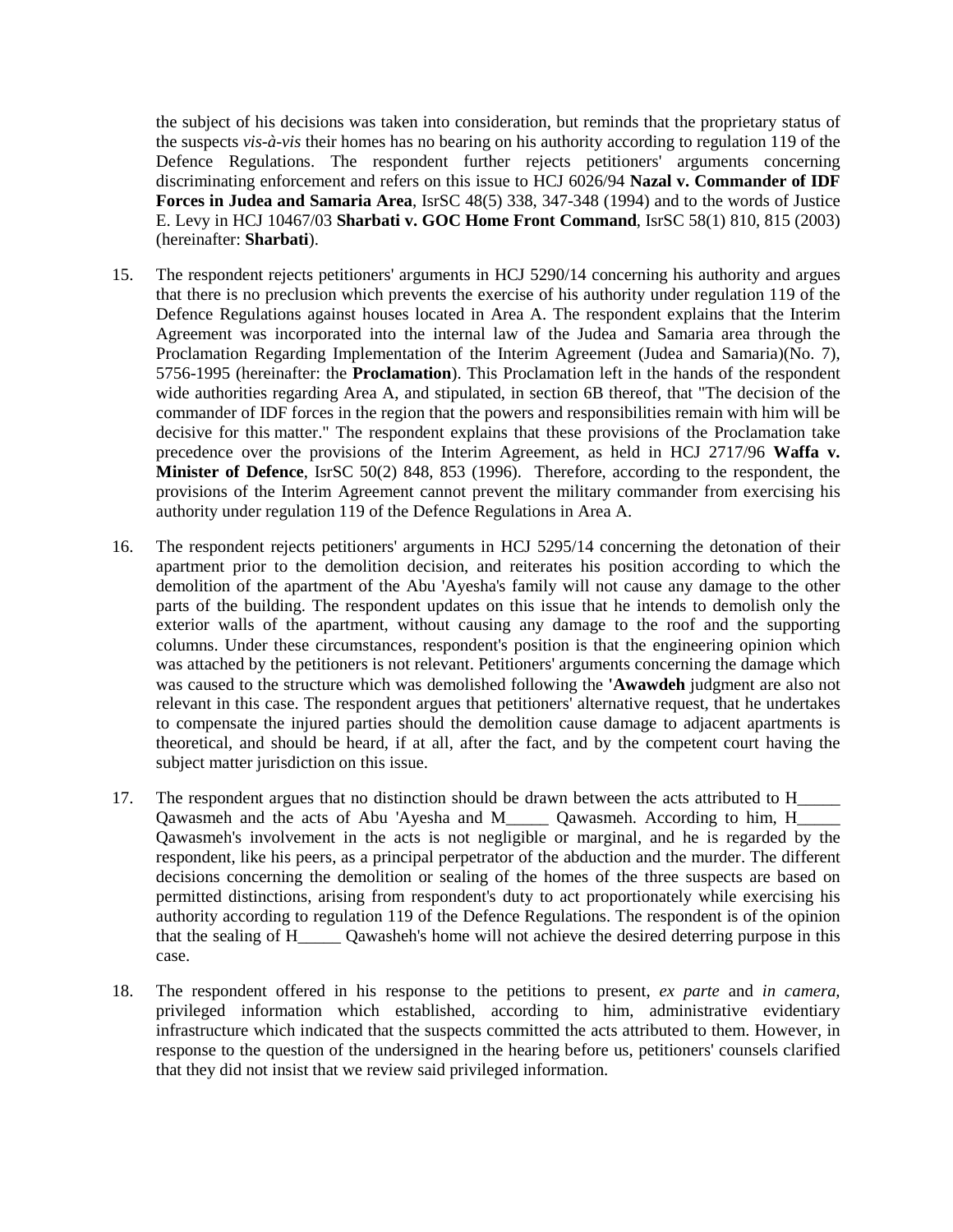19. Along with their petition, the petitioners requested that an interim order be issued which would prohibit the respondent from taking any irreversible action against petitioners' homes. On July 31, 2014 this court (Justice Z. Zilbertal) accepted the request and directed the respondent to refrain from taking any action to demolish or seal petitioners' homes, until resolved otherwise.

### **Discussion and Decision**

20. The underlying premise of our discussion is that indeed, administrative evidence in an adequate level of certainty exists which indicates that the suspects have ostensibly committed the acts attributed to them. This conclusion arises from the presumption of administrative validity enjoyed by the respondent, a presumption which the petitioners did not try to refute. As noted by Justice I. Zamir in HCJ 1227/98 **Malevsky v. The Minister of the Interior,** IsrSC 52(4) 690, 711 (1998), a petitioner who notifies that he does not wish the court to review the privileged information which served as the factual infrastructure for the decision of the administrative authority, actually states that he does not intend to refute the presumption according to which the authority acted properly based on sufficient factual infrastructure. Justice Zamir states as follows:

> If the petitioner does not agree that the court reviews, in his absence, the privileged information which served as the basis for the decision of the authority, the presumption of validity will usually apply to said decision. The presumption is that the administrative authority made a valid decision, and the burden to prove otherwise lies on the party who wishes to refute said presumption… if the presumption of validity applies to the case at hand, it should be said, in the absence of any refuting evidence, that the Minister of the Interior was indeed presented with information according to which the petitioner committed criminal offenses. [*ibid*, page 711].

 The above is particularly relevant to the case at hand, in which the petitioners notified that they did not wish that we review respondent's evidence. Moreover, in the hearing before us the petitioners did not argue against the evidentiary infrastructure underlying respondent's decision and did not dispute his conclusion according to which the suspects committed the acts attributed to them. Under these circumstances and in the absence of evidence to the contrary, respondent's declaration concerning the sufficiency and weight of the administrative evidence upon which his decision was based may be accepted.

21. The purpose of the authority vested with the military commander according to regulation 119 of the Defence Regulations is to deter potential terrorists from committing terror attacks and take human lives, a purpose which may not be overstated [see, for instance: HCJ 1730/96 **Salem v. Commander of IDF Forces in Judea and Samaria Area**, IsrSC 50(1) 353, 358-359 (1996) (hereinafter: **Salem**); 'Awawdeh, paragraph 19; HCJ 6996/02 **Za'arub v. Commander of IDF Forces in the Gaza Strip**, IsrSC 56(6) 407, 409-410 (2002) (hereinafter: **Za'arub**)]. However, along this proper purpose, there is no dispute that the exercise of the authority under regulation 119 by way of seizure and demolition or sealing of residential homes severely violates the fundamental rights of the uninvolved inhabitants of said houses. Indeed, the demolition or sealing of a house in which lives a person who has not sinned is in contrary with the right to own property, the right to dignity and even the right to housing which is derived there-from [concerning the right to housing, compare: LCA 5368/01 **Yehuda v. Tshuva**, IsrSC 58(1) 214, 220-221 (2003); LCA 4905/98 Gamzo v. Yeshayhu, IsrSC 55(3) 360, 375 (2001)]. As noted many times in the judgments of this court, such demolition and sealing cannot be reconciled with concepts of justice and basic moral principles, including the principle according to which "The son shall not share the guilt of the father, nor will the father share the guilt of the son." [Ezekiel, 18, 20; see also: **Salem**, page 365].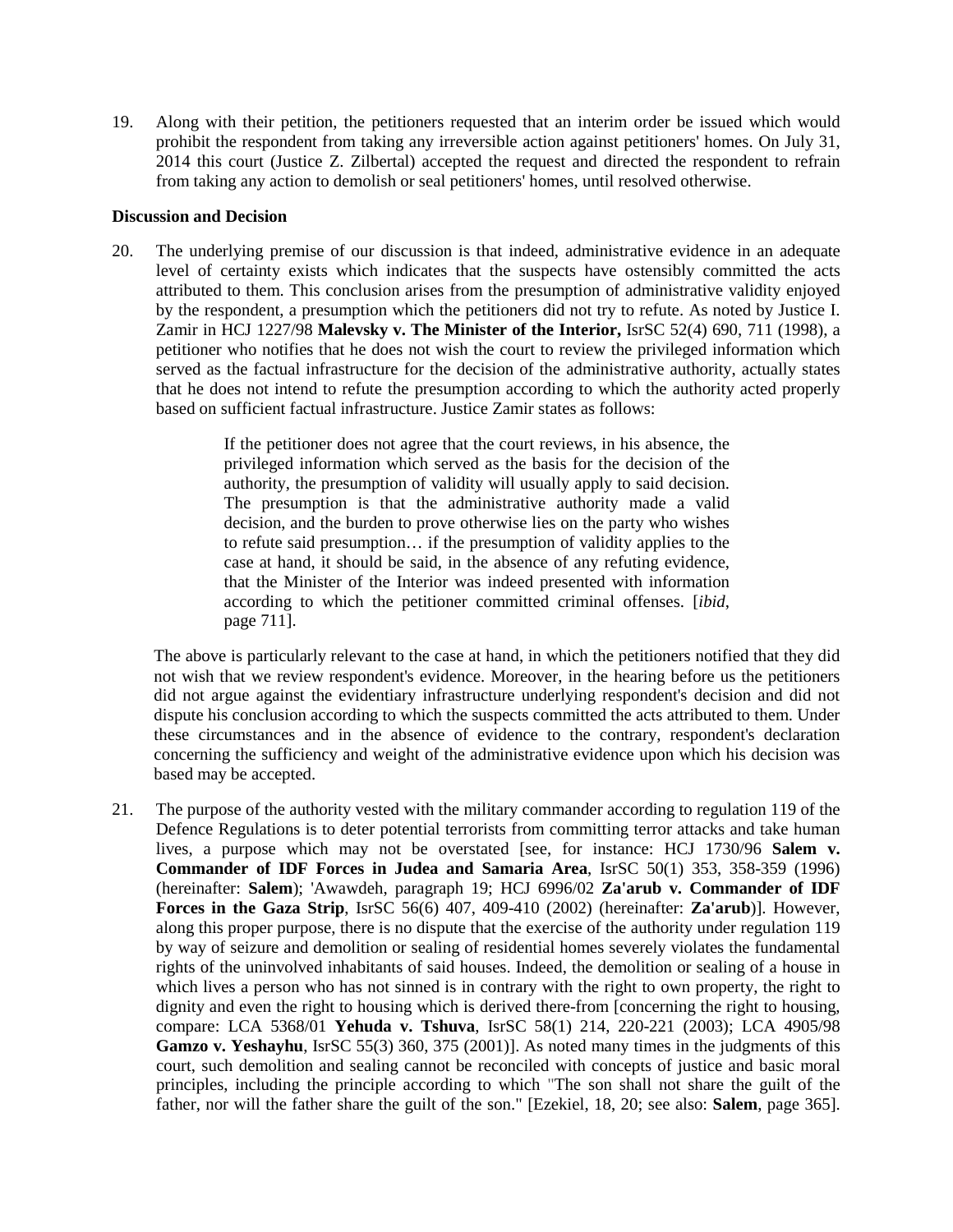The above violations become much more severe when, as a result of the exercise of the authority, children are left without a roof over their heads. In such an event, the petitioners note, the exercise of the authority is in contrary with the principle of the child's best interest, a principle which runs like a golden thread through a host of legal arrangements, local and international, all of which are designed to protect the rights of those who need, due to their age, special protection.

- 22. In order to decrease, to the maximum extent possible, the injury caused to innocent parties as a result of the exercise of said regulation 119, a host of directives and criteria were established by this court, in its judgments, which were designed to limit and restrict the authorities vested with the military commander under the regulation. The main principle underlying these directives is that the authority under regulation 119 should be exercised proportionately, in a manner which complies with, to the maximum extent possible, with the spirit of the Basic Law: Human Dignity and Liberty [**'Awawdeh**, paragraph 17; HCJ 8084/02 **Abassi v. GOC Home Front Command,** IsrSC 57(2) 55, 59 (2003); **Sharbati,** page 814]. In this context it was held that in exercising his authority, the military commander must take into consideration the severity of the acts that are attributed to the suspect; the number and characteristics of the persons who may be harmed as a result of the exercise of the authority; the strength of the evidence and the scope of involvement, if any, of the other inhabitants of the house. The military commander is also required to examine whether the authority may be exercised only against that part of the house in which the suspect lived; whether the demolition may be executed without jeopardizing adjacent buildings and whether it is sufficient to seal the house or parts thereof as a less injurious means as compared to demolition [see: Salem, pages 359-360; HCJ 2722/92 **Alamarin v. Commander of IDF Forces in the Gaza Strip**, IsrSC 46(3) 693, 699-700 (1992); **'Awawdeh**, paragraph 18].
- 23. It was also held that the military commander may use regulation 119 only when the deterring purpose of the regulation is served. In this context it was held that in the absence of a weighty deterring purpose the military commander may not exercise his authority to punish terrorists or as a means for collective punishment of uninvolved parties. Indeed, as aforesaid, in practice, the exercise of the authority may cause injury to uninvolved parties. However, it is not the purpose of the regulation and it cannot be the purpose of the exercise of the authority conferred there-under [see, for instance: **'Awawdeh**, paragraph 19; **Abassi,** page 60].
- 24. Hence, the fact that the exercise of the authority according to regulation 119 violates the rights of innocent parties does not prevent the military commander from exercising the authority vested in him under said regulation. However, in order to justify the exercise of the authority according to regulation 119 the military commander must show that there is a substantial military need to deter, that the exercise of the authority will indeed create, in practice, the desired deterrence, and that the authority will be exercised in a proportionate manner.
- 25. In the cases at hand, the respondent evaluated that there was a substantial and urgent need to deter the residents of the Area under his command from committing murderous terror attacks, and particularly from committing abduction and murder attacks, as attributed to the suspects. The respondent also evaluated that the exercise of his authority by the demolition of the homes of Abu 'Ayesha and H\_\_\_\_\_ Qawasmeh and the sealing of the home of M\_\_\_\_\_ Qawsmeh, would promote said deterrence. These evaluations are situated at the heart of respondent's expertise, and this court will not tend to interfere therewith other than in extraordinary cases and when weighty reasons are presented [see, for instance: **'Awawdeh**, paragraph 20; **Sharbati**, page 814; HCJ 6288/03 **Sa'adeh v. GOC Home Front Command**, IsrSC 58(2) 289, 292 (2003)]. And indeed, in the case at hand, respondent's evaluation is based on data concerning the deteriorating security condition in the Judea and Samaria Area and concerning the sharp increase in the number of terror attacks and attempted terror attacks which originate from this Area. This reality lead the respondent and the political echelon to change their previous policy, which was adopted following the conclusions of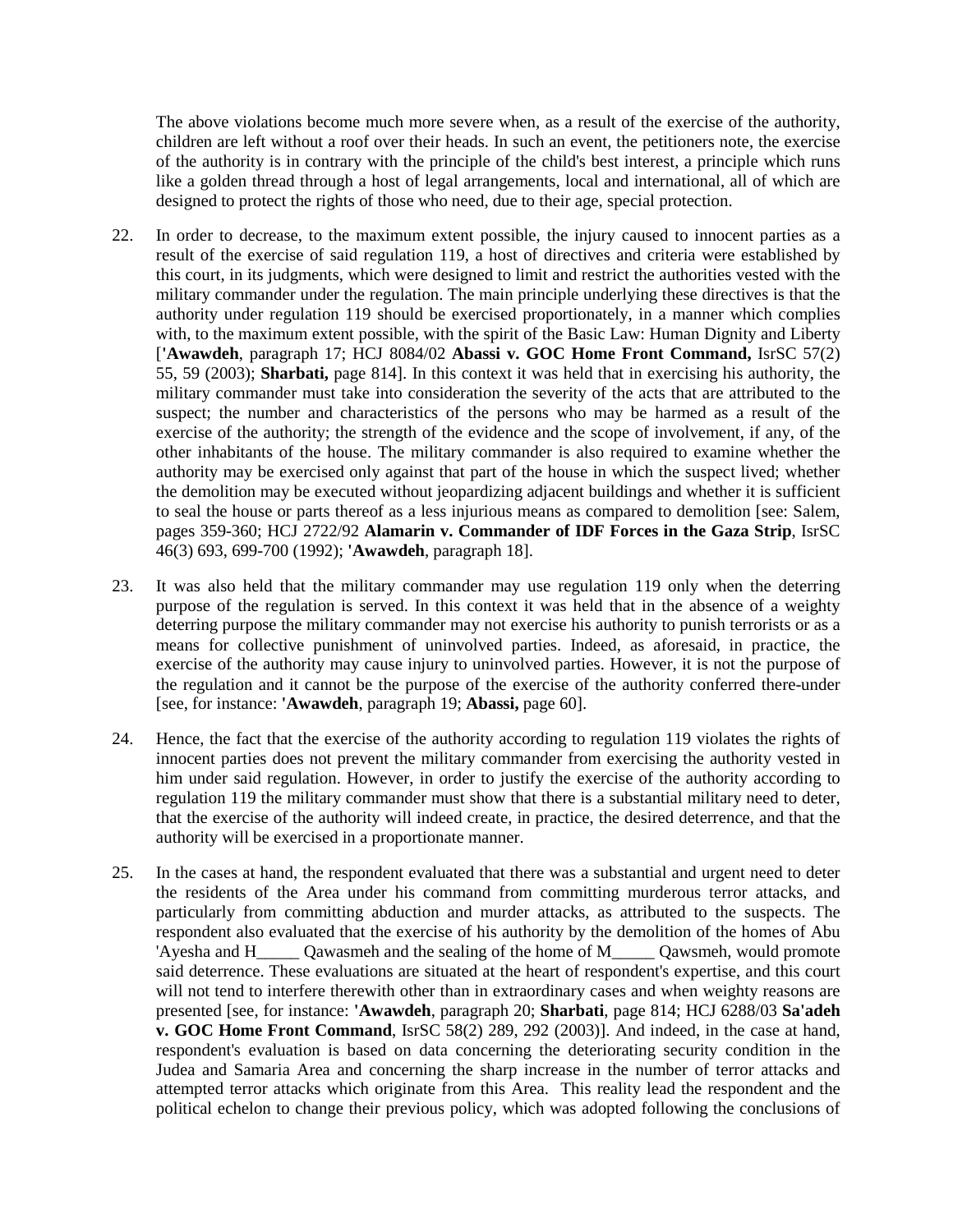the Shani Committee of 2005, within the framework of which the exercise of the authority of the military commander according to regulation 119 was reduced. In fact, ever since 2005 the military commander exercised his authority according to the regulation three times in 2008-2009 against the homes of terrorists in the Jerusalem area [see the overview in **'Awawdeh**, paragraphs 5 and 25], and once again in July 2014 against the home of a terrorist in Judea and Samaria. And indeed, in evaluating the relevance of the changes in the operational circumstances in the area under his command, the extent of the need to create deterrence and the effectiveness of the sanction according to regulation 119 in the creation of such deterrence, the respondent exercised his authority properly, and petitioners' arguments do not point at any reason which may justify intervention with said decision. In fact, exactly the same arguments as those raised by the petitioners before us, have already been discussed and rejected by this court only about a month ago in **'Awawdeh**, in which the court stated as follows in the words of the Deputy President, M. Naor:

There is no room to intervene with respondent's decision who has concluded that at this time actual deterrence was required, and that the demolition of the terrorist's house would result in such deterrence. As held by us in our case law "the court is not inclined to intervene with the security agencies' evaluation concerning the effectiveness of using the measure of demolishing houses or sealing them as a means to deter others" … Furthermore, as was noted in our case law more than once, it is impossible to conduct a scientific research which would **prove** how many terror attacks were prevented and how many human lives were saved as a result of taking the measure of house demolition… The conclusions arising from the severity of the recent events in Judea and Samaria are a clear matter for the respondent to attend to. [**'Awawdeh**, paragraph 24].

26. Petitioners' arguments concerning the proportionality of respondent's decision are not acceptable as well. There is no dispute that respondent's decisions would severely injure uninvolved parties, including young children, which is regretful. However, it seems that the respondent chose to exercise his authority in a proportionate manner and acted to reduce, to the maximum extent possible, the injury caused to uninvolved parties. Thus, with respect to the apartment of M\_\_\_\_\_ Qawasmeh, the respondent accepted the objection of the petitioners in HCJ 5290/14, retracted his intention to demolish the apartment and ordered to seal the apartment, a less offensive measure, at least towards structures adjacent to this apartment which could have been damaged as a result of the demolition. Also with respect to the apartment of Abu 'Ayesha the respondent accepted the objection of the petitioners in HCJ 5295/14 and ordered to demolish the apartment on the second floor in lieu of the apartment on the first floor in which the family currently lives. The respondent also ordered to carry out the demolition in a limited manner, which is intended to reduce the damage to the other parts of the building. Said decisions attest to the proportionality of the decision and to a proper balancing between the need to deter and the duty to protect, to the maximum extent possible, uninvolved parties. In this context, petitioners' argument in HCJ 5295/14 according to which the demolition of the apartment on the second floor is not proportionate in view of the fact that the demolition of a "destroyed" apartment will not create substantial deterrence beyond the deterrence which has already been obtained when the apartment was initially destroyed, should be rejected. Although this is an attractive argument, I cannot accept it. As aforesaid, the evaluation of the scope of the deterrence embedded in this demolition or another is a matter for the respondent to attend to, and no fault was found in respondent's evaluation according to which a substantial deterring effect is embedded in the demolition of the Abu 'Ayesha's apartment. It should also be noted that petitioners' above argument in HCJ 5295/14 may become a double edged sword. To the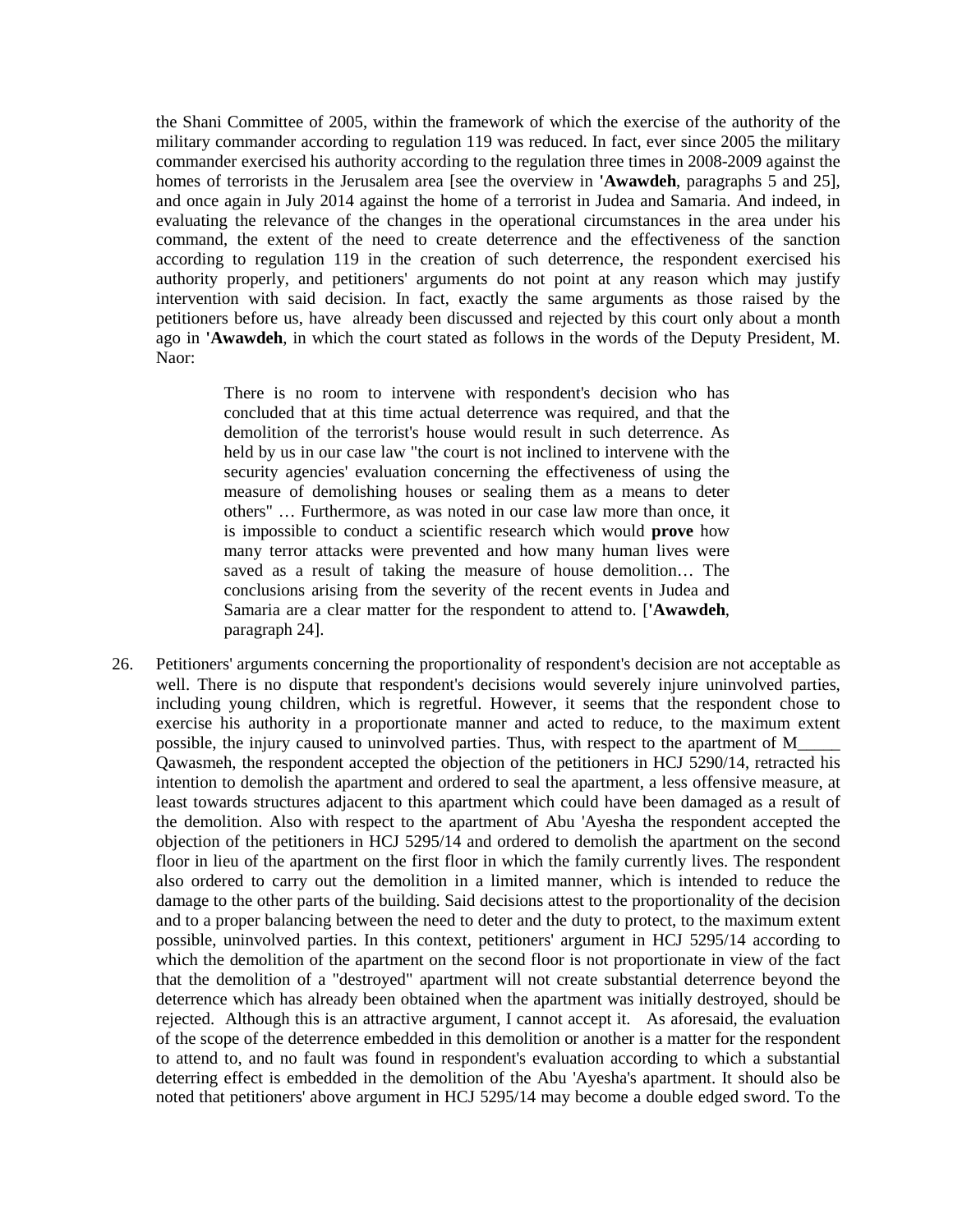same extent that, as argued, the demolition of a "destroyed" apartment will not make a significant residual contribution to deterrence, such a demolition will not cause significant residual injury to the petitioners, who have already suffered most of the injury when the first demolition was carried out.

Respondent's decision to demolish the home of H\_\_\_\_\_ Qawasmeh in its entirety, rather than to demolish parts of the house or seal it, is also not disproportionate. As noted by the respondent, the acts attributed to H\_\_\_\_\_ Qawasmeh are extremely severe and are situated, ostensibly, at the heart of the terror activity which is attributed to the suspects. Under these circumstances, respondent's position according to which there is a substantial need to deter potential perpetrators from carrying out similar acts to those which were committed by H\_\_\_\_\_ Qawasmeh, poses no difficulty. There is also no fault in respondent's position according to which the demolition of H\_\_\_\_\_ Qawasmeh's home will promote the creation of such deterrence. Petitioners' argument in HCJ 5300/14 concerning the need to create a "hierarchy" between the sanction imposed against the apartment of H\_\_\_\_\_ Qawasmeh and the sanction imposed against the apartments of the other suspects, should also be rejected. Respondent's decision concerning Abu 'Ayesha and M\_\_\_\_\_ Qawasmeh is based on the engineering characteristics of their residential apartments and on the fact that they were living in apartments, rather than in a house, like H\_\_\_\_\_ Qawasmeh. Said decision is not based on any kind of severity hierarchy and the conclusion, according to which the acts attributed to H\_\_\_\_\_ Qawasmeh justify, in and of themselves, respondent's decision in this matter, is sufficient to reject petitioners' above arguments.

27. The petitioners in HCJ 5300/14 argued that respondent's decision should be postponed until the conclusion of H \_\_\_\_ Qawsmeh's interrogation, in view of the fact that only after an indictment is filed against him and only after the interrogation material is transferred to his attorneys, the strength of the evidence against him may be evaluated. This argument must be rejected. Firstly, the rule is that the existence of administrative evidence is sufficient to justify the exercise of the authority according to regulation 119 of the Defence Regulations, and there is no need to wait for the filing of an indictment or for a conviction. Relevant to this matter are the words of Deputy President M. Naor in **'Awawadeh**:

> The petitioners argued that it was advisable to wait for the conclusion of 'Awwad's trial, and only if convicted – the demolition of his house should be considered. However, as specified above, it has already been held in our case law, that the authority pursuant to regulation 119, may be exercised based on administrative evidence attesting to the fact that a terrorist was living in the house the demolition of which was sought… I described above the administrative evidence against 'Awwad, including the detailed statements of his son and the indictment which was filed against him. Against this backdrop, I am of the opinion that there is no room to intervene with respondent's decision to issue an order for the demolition of 'Awwad's home, which relied on said administrative evidence. [*ibid*, paragraph 25].

 An additional reason to reject petitioners' argument is that the petitioners chose not to dispute before us the strength of the administrative evidenced on which the respondent relied or to try to refute the presumption of administrative validity in this matter. Under these circumstances, there is no real practical reason to wait for the transfer of the interrogation material to H\_\_\_\_\_ Qawasmeh's attorneys.

28. I also found no merit in petitioners' arguments in HCJ 5290/14 concerning respondent's authority to act in Area A. Petitioners' arguments on this issue do not reconcile with the fact that respondent's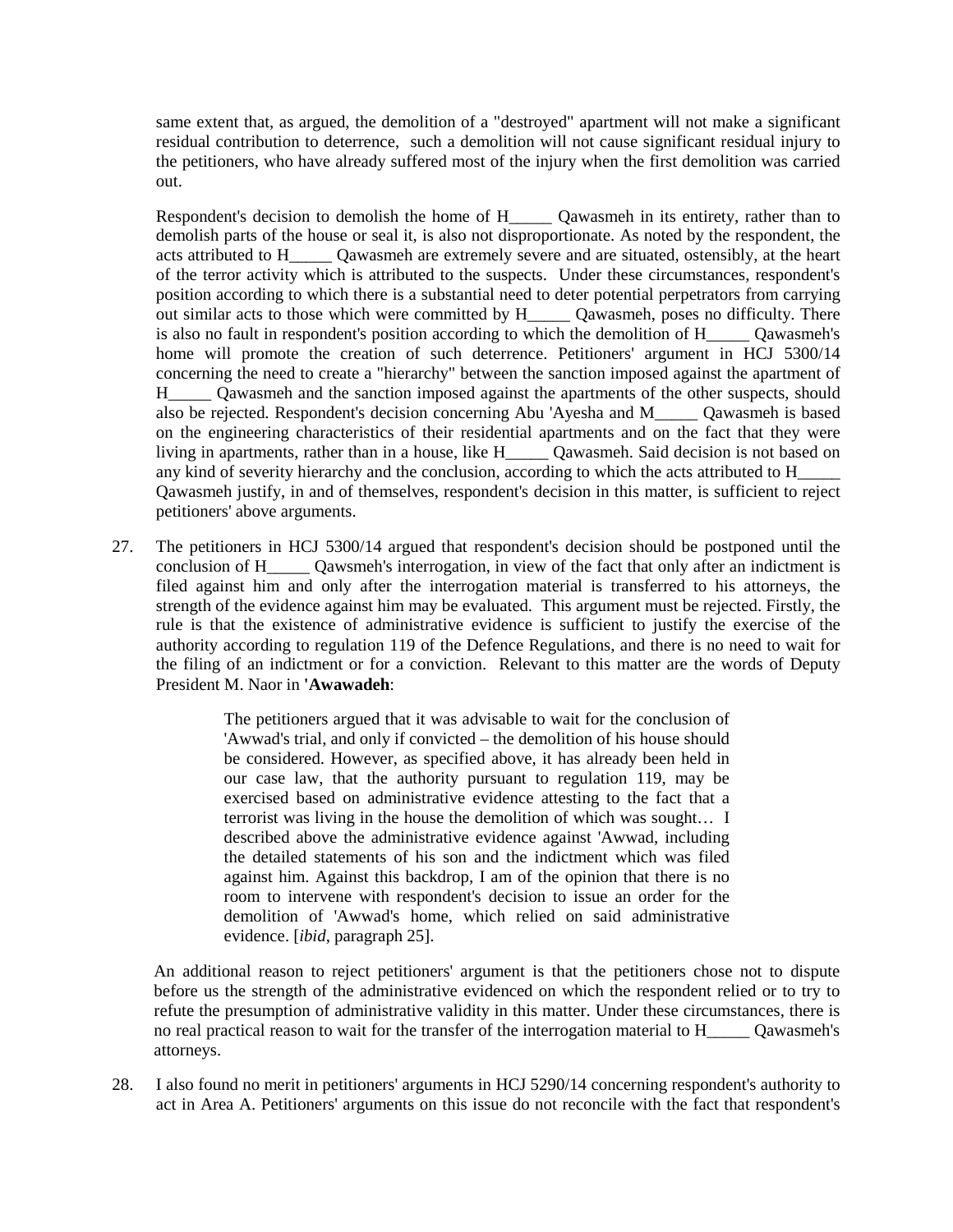authority is regulated by the law which applies in to the Area and is controlled directly by the Interim Agreement. As noted by the respondent, the provisions of the Proclamation grant the respondent very broad discretion in the interpretation and application of the provisions of the Interim Agreement, and they do not prevent the respondent from acting in Area A when such activity is required to safeguard security. Furthermore, petitioners' interpretation of the Interim Agreement disregards the provisions of Article XII(1) of said agreement, which provides as follows:

Israel shall continue to carry the responsibility for defense against external threats, including the responsibility for protecting the Egyptian and Jordanian borders, and for defense against external threats from the sea and from the air, as well as the responsibility for overall security of Israelis and Settlements, for the purpose of safeguarding their internal security and public order, and will have all the powers to take the steps necessary to meet this responsibility.

 As explained by the author Yoel Zinger in his article "The Israeli-Palestinian Interim Agreement concerning self governmental arrangements in the West Bank and the Gaza Strip – some Legal Aspects" *Mishpatim* 27 605 (1996), said provision grants Israel very broad authority to take any step which may be required to fulfill its responsibility to safeguard security. Zinger explains:

> This is a sweeping stipulation. It means that in order to protect against external threats, the overall security of Israelis and the Israeli settlements, Israel can take steps anywhere in the West Bank and in the Gaza Strip (including locations in which the territorial jurisdiction was transferred to the hands of the Palestinian Council). Furthermore, Israel reserves for this purpose all necessary powers, without any restriction whatsoever (including powers which have already been transferred to the Palestinian Council). In addition, the agreement does not provide under which circumstances Israel may take such steps, and the conclusion is that Israel alone shall make the decision in that regard. [*ibid*, page 622].

 Hence, respondent's authority to apply regulation 119 of the Defence Regulations reconciles with the law which applies in the Area as well as with the provisions of the Interim Agreement. It should be further noted that I accept respondent's position according to which the acceptance of petitioners' interpretation of the Interim Agreement and the law which applies in the Area will grant broad "immunity" from the application of regulation 119 to any potential terrorist who resides in Area A, a result which does not reconcile with the deterring purpose of regulation 119. Therefore, I do not think that in exercising his authority according to regulation 119, the respondent should take into consideration, as distinct from the deterring issue, the geographic location of the house which is intended for demolition.

- 29. I also found no merit in petitioners' argument in HCJ 5295/14, according to which the proceeding taken by the respondent had administrative flaws, mostly pertaining to the first demolition of their home on June 30, 2014 without any order or warning. The respondent explained that the activity of the IDF forces in the apartment of said petitioners, as the activity of the forces in the apartment of M\_\_\_\_\_ Qawasmeh, was the outcome of operational needs and such explanations are acceptable, particularly in view of the fact that in the hearing before us the petitioners chose not to dispute respondent's explanations on this issue.
- 30. Indeed, it cannot be denied that acts of incitement and violence in Jewish society against Arabs have proliferated. It is regretful and one should act forcefully against such phenomena. However,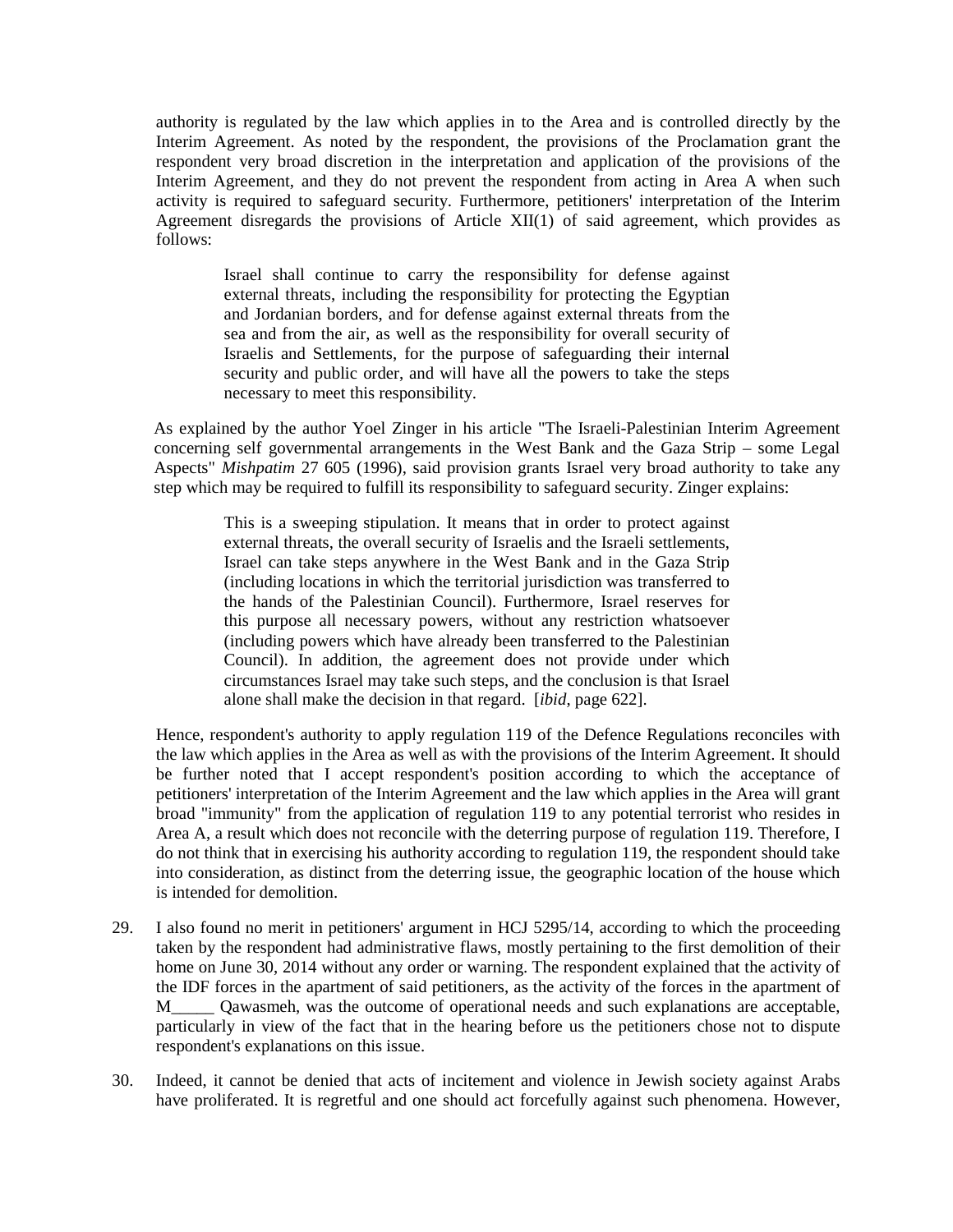the comparison is not in place, in view of the fact that the measure of house demolition in the Area is not taken in cases of incitement and violence, but only in extreme cases of murder. I am not oblivious of the horrifying murder of the youth Mohammed Abu Khdeir, a case which rocked the foundations of our country and was condemned across the board. However, this is an extremely exceptional case. Therefore, I am of the opinion that there is no room for the artificial symmetry argued by the petitioners in support of their argument concerning discriminating enforcement.

Moreover, I do not think that petitioners' discrimination argument is acceptable. The burden to present adequate factual infrastructure which can refute the presumption of administrative validity, lies on the party who argues that discriminating or "selective" enforcement is applied. Even if the arguing party surmounted this hurdle, the authority can still show that the seemingly selective enforcement is, in fact, based on pertinent considerations. And as pointed out by Justice I. Zamir in HCJ 6396/96 **Zakin v. The Mayor of Beer Sheva**, IsrSC 53(3) 289 (1999), the burden to prove selective enforcement is particularly weighty. Justice Zamir states as follows:

 Indeed, an administrative authority seeking to enforce the law enjoys, like any administrative authority, the presumption of validity. The burden to refute this presumption lies on the party who raises against the decision of the authority the argument of selective enforcement, and therefore requests that the decision be revoked. It stands to reason that only in rare cases said presumption will be refuted and selective enforcement substantiated. Firstly, it stands to reason that usually an administrative authority which has the power to enforce the law, will exercise the power based on pertinent considerations in view of the underlying purpose of the law. Secondly, even when there is a concern that selective enforcement was applied, usually it is difficult to prove that the administrative authority exercised its power to enforce the law based on an extraneous consideration or for the attainment of an inappropriate purpose. However, in the rare case, in which selective enforcement is proved, it should have legal ramifications [*ibid*, page 307].

 In the case at hand, the respondent made a decision which is situated at the heart of his discretion. Petitioners' arguments cannot point, at this time, at discrimination or extraneous considerations which underlie respondent's decision. In view of the fact that regulation 119 has a deterring rather than a punitive purpose, the mere execution of hideous terror acts by Jews, such as the abduction and murder of the youth Mohammed Abu Khdeir, cannot justify, in and of itself, the application of the regulation against Jews, and there is nothing in respondent's decision alone, not to exercise the regulation against the suspects of this murder, which can point at the existence of selective enforcement.

31. As to petitioners' arguments in HCJ 5292/14 concerning the possible effect of the demolition on adjacent apartments, we made a note of the statement made by respondent's counsel according to which he would refrain from taking actions which might cause damage to adjacent properties. If they so wish, the petitioners in the three petitions can submit to the respondent engineering opinions on their behalf on this issue, and the respondent will examine these opinions with an open heart and mind before he executes the orders being the subject matter of the petition.

However, I found no merit in the alternative request of the petitioners in HCJ 5295/14 that we order the respondent to transfer for their review an engineering opinion concerning the demolition, and I am satisfied that the respondent will carry out his decisions, taking into proper consideration the engineering characteristics of petitioners' apartment. I also found no merit in petitioners' arguments in HCJ 5300/14 concerning the manner of execution of the demolition, a matter with respect of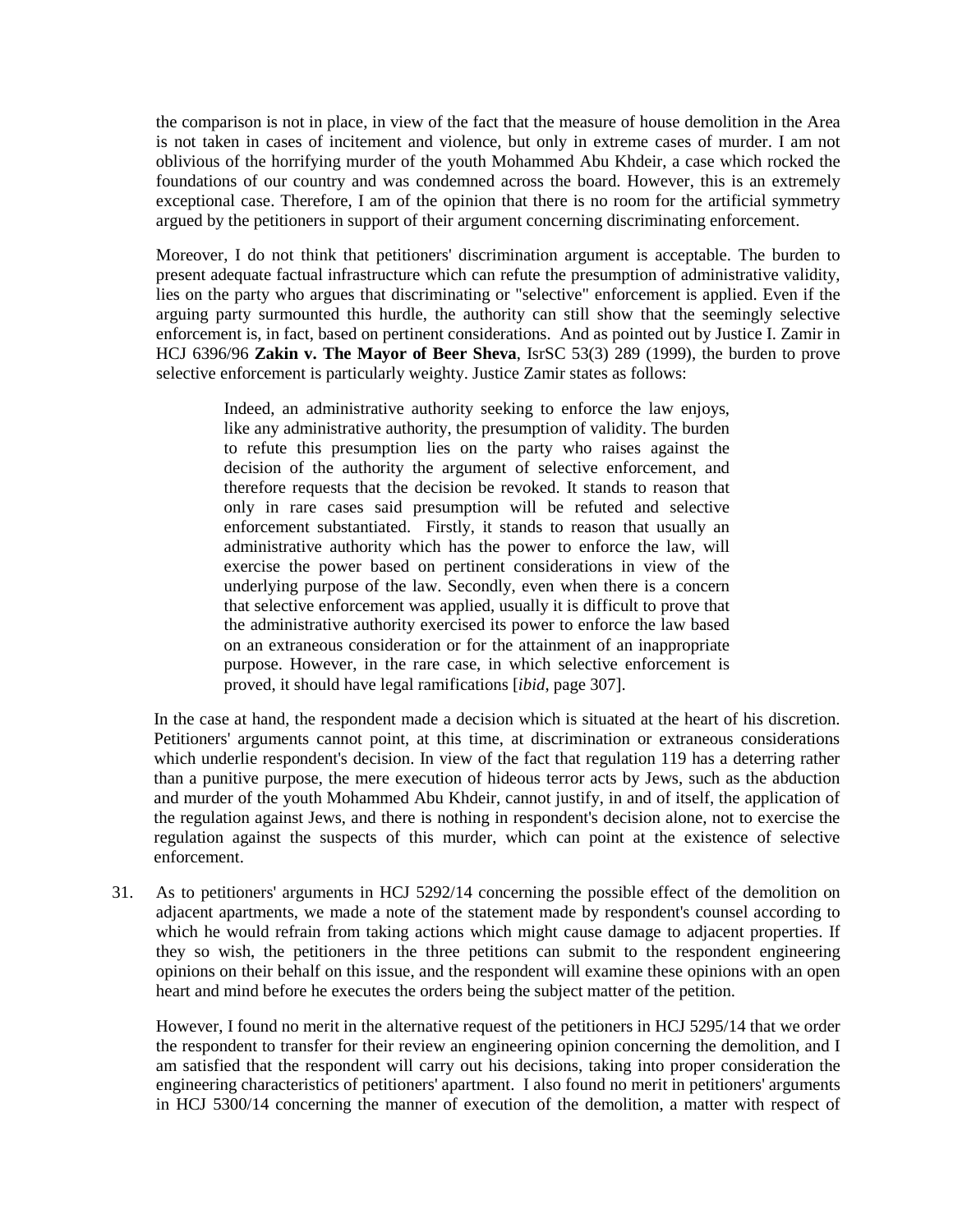which the respondent is vested with particularly broad discretion. In addition, I did not find that there was any room to discuss petitioners' request that the respondent would undertake to compensate the injured parties should the demolition cause damage to adjacent properties. This is a hypothetical argument which should be heard, if at all, only in the event such damages are caused as aforesaid, and by the competent instances. I am hopeful that this issue remains solely hypothetical.

32. In conclusion – I suggest to my colleagues to deny the three petitions without an order for costs. If my opinion is heard, the petitioners will submit for respondent's review, if they so wish, an engineering opinion as specified in paragraph 31 above until Wednesday August 13, 2014 at 13:00. After he reviews the opinions will be submitted, if submitted, the respondent will decide whether to leave his decision as is or to alter it. The respondent will not carry out any seizure and demolition or sealing actions in petitioners' homes until Thursday August 14, 2014, at 13:00.

Justice

**Justice I. Amit**

I concur.

*Justice* 

## **Justice N. Sohlberg**

I agree with the opinion of my colleague, Justice Y. Danziger.

 Indeed, injuring a family member – who committed no sin – in a manner which will cause him to remain without a roof over his head, contrary to fundamental principles, is troublesome. But this should be well remembered, that also in criminal proceeding the purpose of which is punitive  $-$  as distinct from the deterring purpose herein – innocent family members are injured. The imprisonment of a person for a criminal offense committed by him, necessarily injures his spouse, children and other relatives, both physically and mentally. There is no need to elaborate on the deprivations arising from a person's incarceration, which are suffered by his family members.

 It should be further noted: the deterring purpose underlying the seizure and demolition or sealing of a residential home necessarily entails the impingement of innocent people. Otherwise, how shall deterrence be achieved? The sour fruits of the murderous terror compel us deter in advance against a horrible act such as that which was carried out against the three youths, even at the cost of injuring the family members of Abu 'Ayesha and M\_\_\_\_\_ and H\_\_\_\_\_ Qawsmeh; and this injury, under the circumstances, does not exceed the proper extent, as shown by my colleague in his opinion.

**Justice**